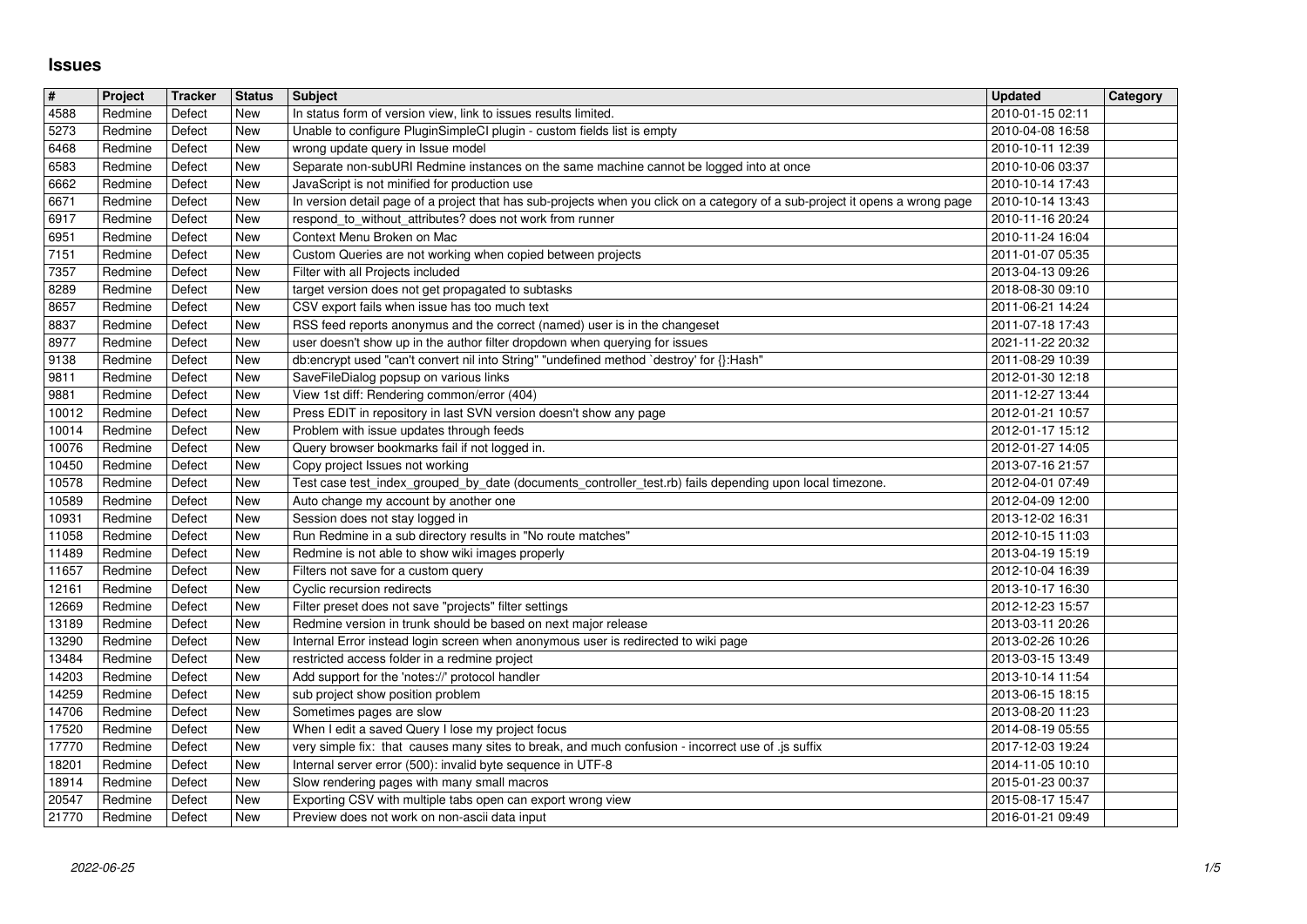| $\overline{\mathbf{H}}$ | Project<br>Redmine | Tracker<br>Defect  | <b>Status</b><br>New     | <b>Subject</b>                                                                                                                                                                            | <b>Updated</b><br>2016-11-24 07:47   | Category |
|-------------------------|--------------------|--------------------|--------------------------|-------------------------------------------------------------------------------------------------------------------------------------------------------------------------------------------|--------------------------------------|----------|
| 24426<br>25141          | Redmine            | Defect             | New                      | sqlserver2014:chang issues parentId success but view is wrong<br>Changing the scope and resetting the position of an acts_as_positioned object inserts it at the one-before-last position | 2017-02-21 16:46                     |          |
| 27693<br>27902          | Redmine<br>Redmine | Defect<br>Defect   | New<br>New               | In queries, operator "Any" should be "Not empty"<br>Overview page is very slow for private projects with large number of members                                                          | 2017-12-27 17:07<br>2020-08-21 09:50 |          |
| 27990                   | Redmine            | Defect             | New                      | Roadmap Issues null on selection of version custom field                                                                                                                                  | 2018-02-04 15:40                     |          |
| 28069<br>28078          | Redmine<br>Redmine | Defect<br>Defect   | New<br>New               | Queries 403 error if query author is not in the roles list<br>Workflows inconsistencies when removing "add/edit issue" permission to a role which already has a workflow defined          | 2018-01-25 10:44<br>2018-01-25 18:14 |          |
| 28111                   | Redmine            | Defect             | New                      | Redmine Permissions - option to combine "Non member" role with others                                                                                                                     | 2018-01-31 11:58                     |          |
| 28127<br>28807          | Redmine<br>Redmine | Defect<br>Defect   | <b>New</b><br><b>New</b> | It is impossible to filter the trackers by project in the XML/REST-API<br>Cannot search in a case-insensitive manner                                                                      | 2019-03-27 00:28<br>2018-05-28 04:39 |          |
| 28871                   | Redmine            | Defect             | New                      | Adding the window AD activity directory to verify redmine permissions is failed                                                                                                           | 2018-05-27 04:18                     |          |
| 29511<br>30055          | Redmine<br>Redmine | Defect<br>Defect   | New<br>New               | cpu 100%<br>Keep it from one job to the next                                                                                                                                              | 2018-09-06 09:47<br>2018-12-05 08:45 |          |
| 31111                   | Redmine            | Defect             | New                      | About custom fields in List format or Key/value list format                                                                                                                               | 2019-03-28 21:22                     |          |
| 31341<br>31710          | Redmine<br>Redmine | Defect<br>Defect   | New<br>New               | install redmine on windows<br>Assigned on search issues not ordered by name                                                                                                               | 2019-05-10 13:17<br>2019-07-11 20:43 |          |
| 31755                   | Redmine            | Defect             | New                      | Couldn't download Redmine by curl in Debian buster                                                                                                                                        | 2019-07-22 09:40                     |          |
| 31831<br>31886          | Redmine<br>Redmine | Defect<br>Defect   | New<br>New               | Back url parse in validation<br>There is no limitation for the content of news                                                                                                            | 2019-08-01 10:49<br>2019-08-13 07:41 |          |
| 32442<br>32558          | Redmine<br>Redmine | Defect<br>Defect   | New<br>New               | Upgrade vom 2.x to 4.0.5 fails when invoking "rake db:migrate RAILS_ENV=production"<br>Distinct can be removed                                                                            | 2019-11-10 16:12<br>2019-12-06 04:07 |          |
| 32610                   | Redmine            | Defect             | New                      | A inner join can be removed                                                                                                                                                               | 2019-12-11 18:24                     |          |
| 32612<br>32762          | Redmine<br>Redmine | Defect<br>Defect   | New<br>New               | Distinct can be removed due to unique constraint in database<br>Unicode character fails edit Issue                                                                                        | 2019-12-11 18:31<br>2022-02-14 20:51 |          |
| 34176                   | Redmine            | Defect             | New                      | Empty page reponses on Redmine 3.4.5.stable                                                                                                                                               | 2020-10-27 18:10                     |          |
| 35102<br>35382          | Redmine<br>Redmine | Defect<br>Defect   | New<br>New               | Issue Tracking Details are showning issue statuses even if they are not used within the project<br>Copy Project Tracker and Tasks and relations                                           | 2021-04-15 11:02<br>2022-01-27 21:08 |          |
| 35732                   | Redmine            | Defect             | New                      | Clean up and reorder Redmine Wiki                                                                                                                                                         | 2021-12-16 09:47                     |          |
| 35885<br>36260          | Redmine<br>Redmine | Defect<br>Defect   | New<br>New               | the change of routing raw files from repositories not included in the upgrade proces/manual<br>Gantt error                                                                                | 2021-09-24 17:32<br>2021-11-30 11:55 |          |
| 36273                   | Redmine            | Defect             | <b>New</b>               | Modifying the source code of the plugin does not reload it in trunk 21295                                                                                                                 | 2021-12-02 15:21                     |          |
| 36794<br>36814          | Redmine<br>Redmine | Defect<br>Defect   | New<br>New               | Issue copying ignores workflow rules<br>Can't login in after upgrading to rev. 21486                                                                                                      | 2022-03-17 16:46<br>2022-03-24 04:32 |          |
| 37048                   | Redmine            | Defect             | New                      | generate redmine_plugin is broken for Redmine 5                                                                                                                                           | 2022-05-24 10:41                     |          |
| 37165<br>37241          | Redmine<br>Redmine | Defect<br>Defect   | New<br>New               | Can not get anonymous user using User.find<br>Installation plugins get problem " /zeitwerk/kernel.rb:35:in `require': cannot load such file"                                              | 2022-05-27 04:15<br>2022-06-14 08:36 |          |
| 37257                   | Redmine            | Defect             | New                      | Conflict when update sub-project of                                                                                                                                                       | 2022-06-16 16:30                     |          |
| 37273<br>37283          | Redmine<br>Redmine | Defect<br>Defect   | New<br><b>New</b>        | Problems with project overview<br>Отображается пустое поле на странице PRODUCT DATABASE при отображении продуктов "значками"                                                              | 2022-06-22 10:40<br>2022-06-24 20:45 |          |
| 277                     | Redmine            | Feature            | New                      | Add mailing lists                                                                                                                                                                         | 2008-09-24 12:26                     |          |
| 373<br>374              | Redmine<br>Redmine | Feature<br>Feature | New<br>New               | Graphical slider for setting "% Done" field<br>Support for milestones/iterations as part of projects                                                                                      | 2013-01-15 11:04<br>2013-03-07 12:22 |          |
|                         |                    |                    |                          |                                                                                                                                                                                           |                                      |          |
|                         |                    |                    |                          |                                                                                                                                                                                           |                                      |          |
|                         |                    |                    |                          |                                                                                                                                                                                           |                                      |          |
|                         |                    |                    |                          |                                                                                                                                                                                           |                                      |          |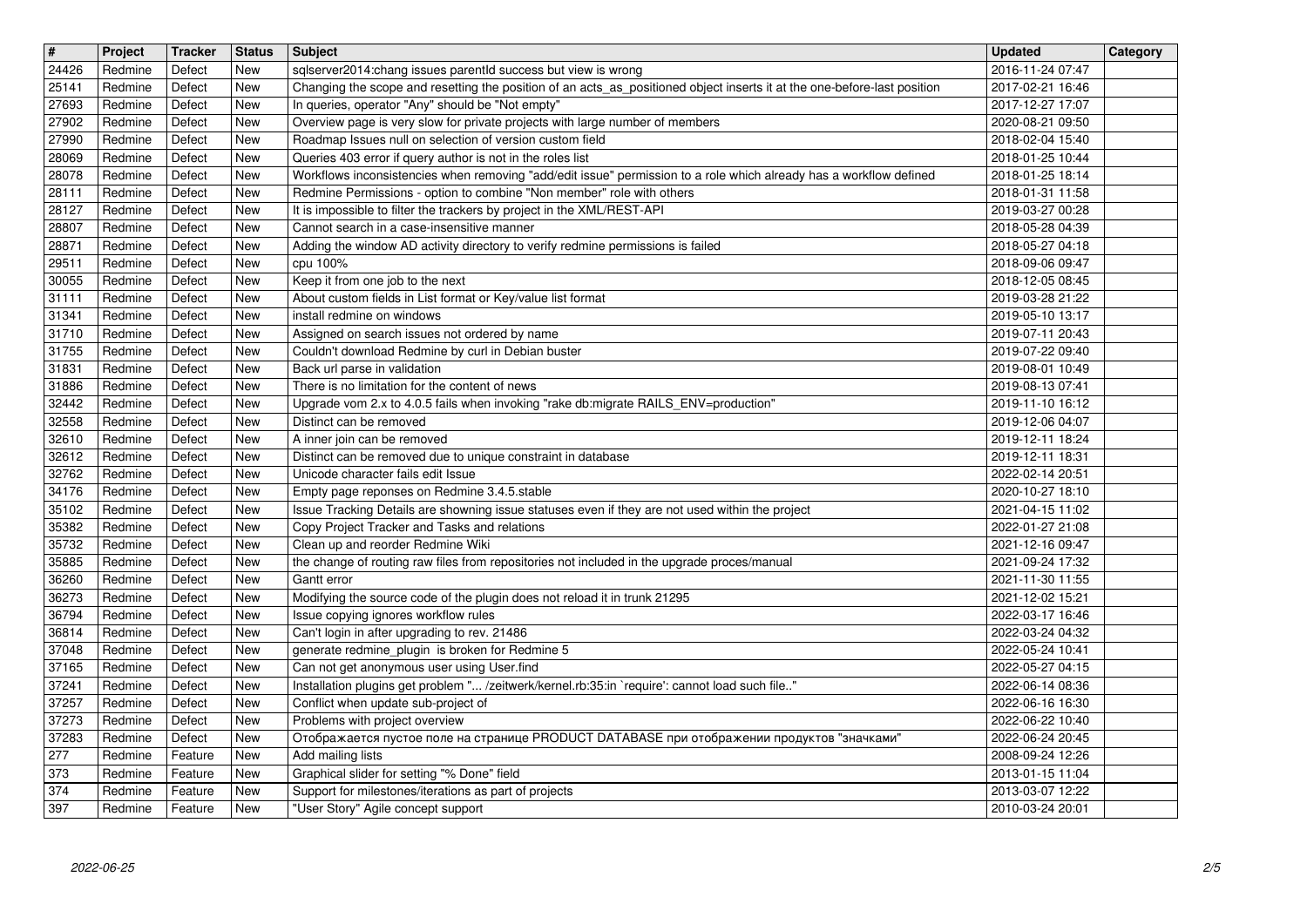| $\overline{\mathbf{H}}$<br>421 | Project            | <b>Tracker</b>     | <b>Status</b><br><b>New</b> | <b>Subject</b>                                                                                                                         | <b>Updated</b><br>2017-03-10 13:53   | Category |
|--------------------------------|--------------------|--------------------|-----------------------------|----------------------------------------------------------------------------------------------------------------------------------------|--------------------------------------|----------|
| 426                            | Redmine<br>Redmine | Feature<br>Feature | <b>New</b>                  | Impersonate user feature<br>In Reports, simple Show Estimated Time/Hours assigned to Each USER                                         | 2009-05-20 00:23                     |          |
| 436<br>466                     | Redmine<br>Redmine | Feature<br>Feature | <b>New</b><br><b>New</b>    | XPlanner & Redmine<br>Add Contact database for all Redime site                                                                         | 2008-12-10 01:51<br>2012-10-30 18:10 |          |
| 470                            | Redmine            | Feature            | <b>New</b>                  | Wiki to Documentation publishing                                                                                                       | 2010-04-28 14:00                     |          |
| 506<br>513                     | Redmine<br>Redmine | Feature<br>Feature | New<br>New                  | Add reports to top menu<br>Different behavior for deployments or users with only one project                                           | 2016-09-12 20:15<br>2010-06-18 23:29 |          |
| 537                            | Redmine            | Feature            | New                         | To Do Lists via Ajax                                                                                                                   | 2013-09-13 02:58                     |          |
| 553<br>561                     | Redmine<br>Redmine | Feature<br>Feature | <b>New</b><br><b>New</b>    | Capistrano Recipes<br>Invites                                                                                                          | 2016-09-12 20:18<br>2011-07-13 18:26 |          |
| 683                            | Redmine            | Feature            | <b>New</b>                  | Cross project reporting                                                                                                                | 2012-10-27 23:04                     |          |
| 877<br>946                     | Redmine<br>Redmine | Feature<br>Feature | <b>New</b><br>New           | ability to vary the units used to track time<br>Configurable Per-Project Text on New Issue Screen                                      | 2010-03-22 21:25<br>2013-04-10 15:03 |          |
| 978                            | Redmine            | Feature            | New                         | Different trackers on different projects?                                                                                              | 2013-03-26 16:00                     |          |
| 1024<br>1137                   | Redmine<br>Redmine | Feature<br>Feature | New<br>New                  | Remove unneeded .js files to speed page load<br>Project version                                                                        | 2012-10-30 21:32<br>2012-10-27 23:09 |          |
| 1158                           | Redmine            | Feature            | New                         | Polls                                                                                                                                  | 2017-02-04 06:40                     |          |
| 1166<br>1496                   | Redmine<br>Redmine | Feature<br>Feature | New<br>New                  | broadcast<br>Save queries for any project                                                                                              | 2013-03-18 05:56<br>2008-06-18 21:53 |          |
| 1823<br>1824                   | Redmine<br>Redmine | Feature<br>Feature | New<br>New                  | Yes/No Vote for "Can replicate issue?"<br>Pastebin                                                                                     | 2012-10-28 19:08<br>2011-03-04 21:05 |          |
| 1827                           | Redmine            | Feature            | New                         | [wish] Add another notification option: insert it into the activity page or another one                                                | 2008-08-28 14:48                     |          |
| 1858<br>1870                   | Redmine<br>Redmine | Feature<br>Feature | New<br>New                  | Provide Resources for Webmasters without access to SSH/Shell<br>Show progress towards the nearest version in the sidebar               | 2008-09-04 23:52<br>2008-09-08 16:34 |          |
| 1982                           | Redmine            | Feature            | New                         | Extend homepage with forums and admin pages                                                                                            | 2013-04-10 18:01                     |          |
| 2060<br>2082                   | Redmine<br>Redmine | Feature<br>Feature | New<br>New                  | Make project members visibility configurable to user groups<br>Rename Issue as Ticket (or ) in GUI                                     | 2008-10-21 15:05<br>2008-10-25 05:50 |          |
| 2181                           | Redmine            | Feature            | New                         | Display more statistics about a user on the account page                                                                               | 2013-02-18 04:33                     |          |
| 2389<br>2448                   | Redmine<br>Redmine | Feature<br>Feature | New<br>New                  | Standard and custom issue fields should have a description/tooltip<br>Graphviz of ticket dependencies (with example)                   | 2012-10-23 13:50<br>2016-11-30 14:00 |          |
| 2460                           | Redmine            | Feature            | New                         | List files on version page                                                                                                             | 2011-11-22 23:52                     |          |
| 2579<br>2596                   | Redmine<br>Redmine | Feature<br>Feature | New<br>New                  | Configure SSL schema for "private" actions.<br>There are X users currently {editing viewing} this ticket                               | 2009-01-25 16:25<br>2009-01-27 00:13 |          |
| 2613                           | Redmine            | Feature            | New                         | Define working steps/packages for tickets                                                                                              | 2009-02-05 11:11                     |          |
| 2646<br>2671                   | Redmine<br>Redmine | Feature<br>Feature | New<br>New                  | Having a dynamic sitemaps file for search robots scanning<br>Reports to show people's working performance and project overview status. | 2010-09-26 13:46<br>2009-02-09 18:31 |          |
| 2675                           | Redmine            | Feature            | New                         | Watch - add a personal comment                                                                                                         | 2009-02-05 09:25                     |          |
| 2678<br>2686                   | Redmine<br>Redmine | Feature<br>Feature | New<br>New                  | Search and stats on workflow transitions<br>Role adminsitration with many projects / users -> grid overview, one submit                | 2013-04-11 12:50<br>2020-09-08 12:04 |          |
| 2709<br>2728                   | Redmine<br>Redmine | Feature<br>Feature | New<br>New                  | Modify default values<br>Offline Support                                                                                               | 2013-03-18 07:53<br>2013-04-19 22:56 |          |
| 2880<br>2885                   | Redmine<br>Redmine | Feature<br>Feature | New<br>New                  | Possibility to know if an issue has been read by assignee<br>A segregated numbering per project                                        | 2013-03-18 13:59<br>2013-03-18 17:08 |          |
|                                |                    |                    |                             |                                                                                                                                        |                                      |          |
|                                |                    |                    |                             |                                                                                                                                        |                                      |          |
|                                |                    |                    |                             |                                                                                                                                        |                                      |          |
|                                |                    |                    |                             |                                                                                                                                        |                                      |          |
|                                |                    |                    |                             |                                                                                                                                        |                                      |          |
|                                |                    |                    |                             |                                                                                                                                        |                                      |          |
|                                |                    |                    |                             |                                                                                                                                        |                                      |          |
|                                |                    |                    |                             |                                                                                                                                        |                                      |          |
|                                |                    |                    |                             |                                                                                                                                        |                                      |          |
|                                |                    |                    |                             |                                                                                                                                        |                                      |          |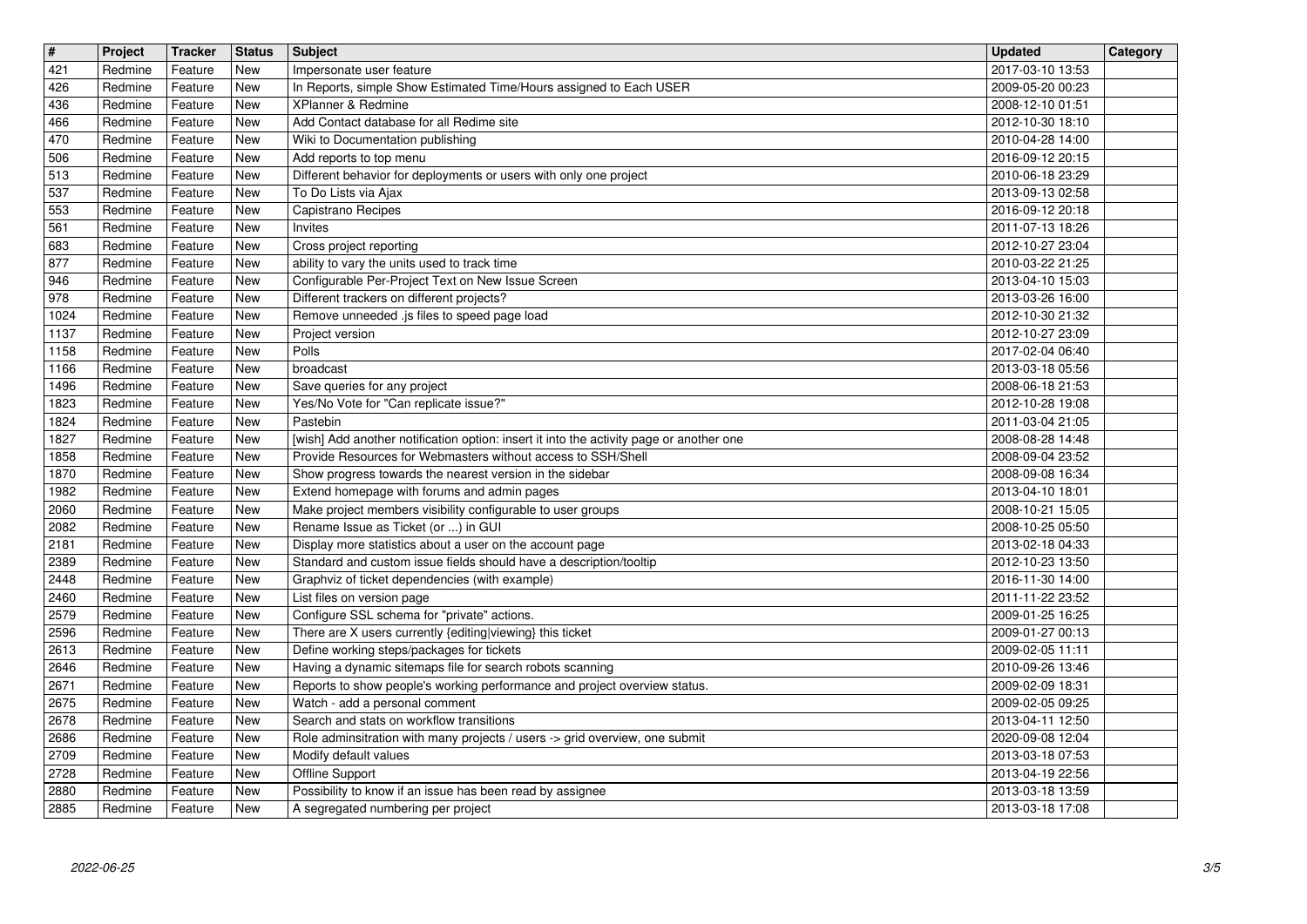| $\overline{\mathbf{H}}$ | Project            | Tracker            | <b>Status</b>                  | <b>Subject</b>                                                                                                                                             | <b>Updated</b>                       | Category |
|-------------------------|--------------------|--------------------|--------------------------------|------------------------------------------------------------------------------------------------------------------------------------------------------------|--------------------------------------|----------|
| 2897<br>2951            | Redmine<br>Redmine | Feature<br>Feature | New<br>New                     | Tagging in Redmine<br>I would like to see Summery filtered on Versions                                                                                     | 2018-08-26 22:55<br>2009-03-13 12:18 |          |
| 3001<br>3031            | Redmine<br>Redmine | Feature<br>Feature | New<br>New                     | "Assign to" history in filter or etc.<br>context menu won't allow Assigned_To change cross projects                                                        | 2017-09-21 12:38<br>2009-03-23 18:10 |          |
| 3048                    | Redmine            | Feature            | New                            | Central Wiki, FAQ, Documents, etc. for different Projects                                                                                                  | 2010-07-21 19:21                     |          |
| 3077<br>3090            | Redmine<br>Redmine | Feature<br>Feature | New<br>New                     | Customer Feedback System<br>field "Assigned to" with roles                                                                                                 | 2013-03-18 20:51<br>2013-03-18 16:50 |          |
| 3103                    | Redmine            | Feature            | New                            | function suggestion about open area of information                                                                                                         | 2009-04-02 07:45                     |          |
| 3125<br>3146            | Redmine<br>Redmine | Feature<br>Feature | New<br><b>New</b>              | Merging 2 different Redmine Installations<br>Optional Filters in custom queries                                                                            | 2018-02-27 04:46<br>2009-04-09 13:14 |          |
| 3197                    | Redmine            | Feature            | New                            | DateStatusChanged                                                                                                                                          | 2013-03-18 15:20                     |          |
| 3269<br>3428            | Redmine<br>Redmine | Feature<br>Feature | <b>New</b><br>New              | Writing a single batch file for all rake tasks<br>Need AJAX Based Issue Addition                                                                           | 2009-05-14 00:15<br>2011-11-04 19:59 |          |
| 3443                    | Redmine            | Feature            | New                            | Show users                                                                                                                                                 | 2013-04-09 14:08                     |          |
| 3487<br>3505            | Redmine<br>Redmine | Feature<br>Feature | New<br>New                     | Downloadable files on another host<br><b>Risk Management</b>                                                                                               | 2013-03-18 15:31<br>2011-02-10 00:11 |          |
| 3506                    | Redmine            | Feature            | New                            | Need ability to restrict which role can update/select the target version when updating or submitting an issue                                              | 2013-03-18 16:47                     |          |
| 3508<br>3513            | Redmine<br>Redmine | Feature<br>Feature | New<br>New                     | Migrating individual project from redmine to another instance of redmine<br><b>Baseline Project</b>                                                        | 2009-06-18 08:27<br>2020-11-26 16:29 |          |
| 3529<br>3603            | Redmine<br>Redmine | Feature<br>Feature | $\overline{\text{New}}$<br>New | Deleting a tracker does not allow you to reassign issues to a different tracker<br>Add a way to change issue start-/due dates directly from the issue list | 2013-03-27 05:03<br>2011-11-24 20:29 |          |
| 3620                    | Redmine            | Feature            | New                            | Roles displayed for users in admin area                                                                                                                    | 2013-03-18 16:44                     |          |
| 3702<br>3788            | Redmine<br>Redmine | Feature<br>Feature | New<br>New                     | History tickets<br>Fields with dropdowns should not show if there are no values                                                                            | 2013-03-18 16:58<br>2009-08-27 19:48 |          |
| 3895                    | Redmine            | Feature            | New                            | CSS class "selected" should be assigned to selected items in the top-menu                                                                                  | 2011-04-09 18:54                     |          |
| 3963<br>3995            | Redmine<br>Redmine | Feature<br>Feature | New<br>New                     | Associate a hostname to a particular project<br>Upgrade to "Files" module                                                                                  | 2009-10-11 12:06<br>2012-11-15 23:11 |          |
| 4111                    | Redmine            | Feature            | New                            | integrate Issues with basecamp TODO                                                                                                                        | 2009-11-09 16:31                     |          |
| 4269<br>4388            | Redmine<br>Redmine | Feature<br>Feature | <b>New</b><br>New              | Allow ca_path option for reposman.rb to validate peer certificate<br>Ablitity to rearrange tracker fields for particular project                           | 2009-12-04 15:05<br>2013-04-09 15:56 |          |
| 4516<br>4558            | Redmine            | Feature            | New                            | Cache gravatars                                                                                                                                            | 2013-04-22 11:28                     |          |
| 4636                    | Redmine<br>Redmine | Feature<br>Feature | New<br>New                     | watch categories and users<br>System-wide Object Label Settings and the general Open Pario Malaise                                                         | 2010-01-12 22:31<br>2013-04-09 16:12 |          |
| 4826<br>4829            | Redmine<br>Redmine | Feature<br>Feature | New<br>New                     | picker needed to find id's of related issues and projects etc<br>Write an installer                                                                        | 2010-07-08 17:53<br>2010-02-13 05:31 |          |
| 4960                    | Redmine            | Feature            | New                            | Links to latest version of all files modified by a tickets associated revisions                                                                            | 2010-03-02 02:19                     |          |
| 4980<br>5017            | Redmine<br>Redmine | Feature<br>Feature | New<br>New                     | Reference to a commit in a different project<br>Custom columns on Admin/Users page                                                                         | 2010-03-03 20:54<br>2010-03-09 16:42 |          |
| 5078                    | Redmine            | Feature            | New                            | Documental Repository vía JCR                                                                                                                              | 2010-03-15 09:57                     |          |
| 5161<br>5391            | Redmine<br>Redmine | Feature<br>Feature | New<br>New                     | Ability to backup a project<br>progression of versions *per* *branch*                                                                                      | 2010-03-23 21:26<br>2011-01-07 18:24 |          |
| 5420<br>5428            | Redmine<br>Redmine | Feature<br>Feature | New<br>New                     | User support helper script<br><b>Featured Files</b>                                                                                                        | 2010-10-25 16:58<br>2010-05-03 09:33 |          |
|                         |                    |                    |                                |                                                                                                                                                            |                                      |          |
|                         |                    |                    |                                |                                                                                                                                                            |                                      |          |
|                         |                    |                    |                                |                                                                                                                                                            |                                      |          |
|                         |                    |                    |                                |                                                                                                                                                            |                                      |          |
|                         |                    |                    |                                |                                                                                                                                                            |                                      |          |
|                         |                    |                    |                                |                                                                                                                                                            |                                      |          |
|                         |                    |                    |                                |                                                                                                                                                            |                                      |          |
|                         |                    |                    |                                |                                                                                                                                                            |                                      |          |
|                         |                    |                    |                                |                                                                                                                                                            |                                      |          |
|                         |                    |                    |                                |                                                                                                                                                            |                                      |          |